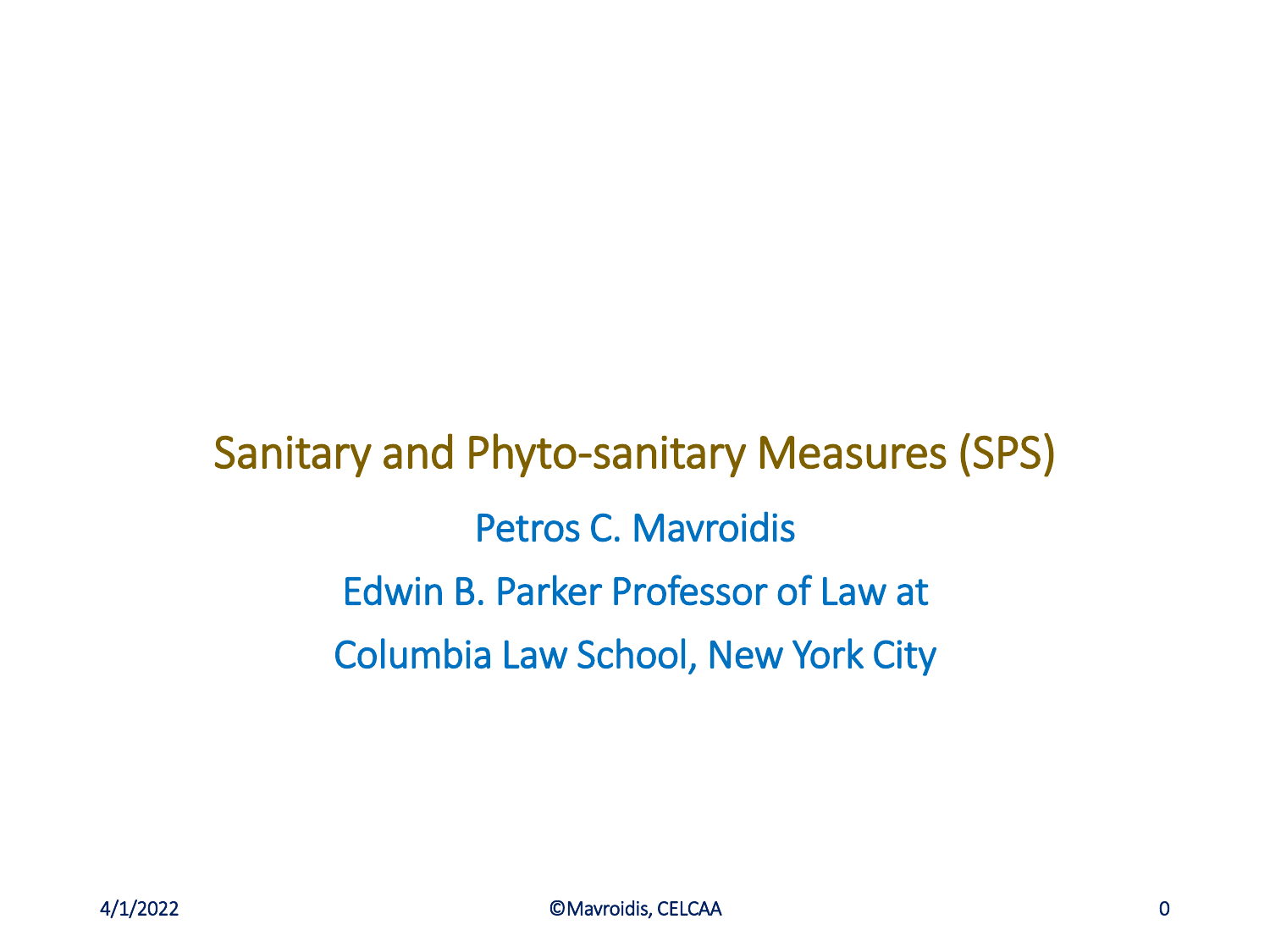### **Outline**

- Why SPS?
- The Key Question in SPS
- The SPS Legal Discipline
- The Coverage of SPS
- SPS in Today's Mess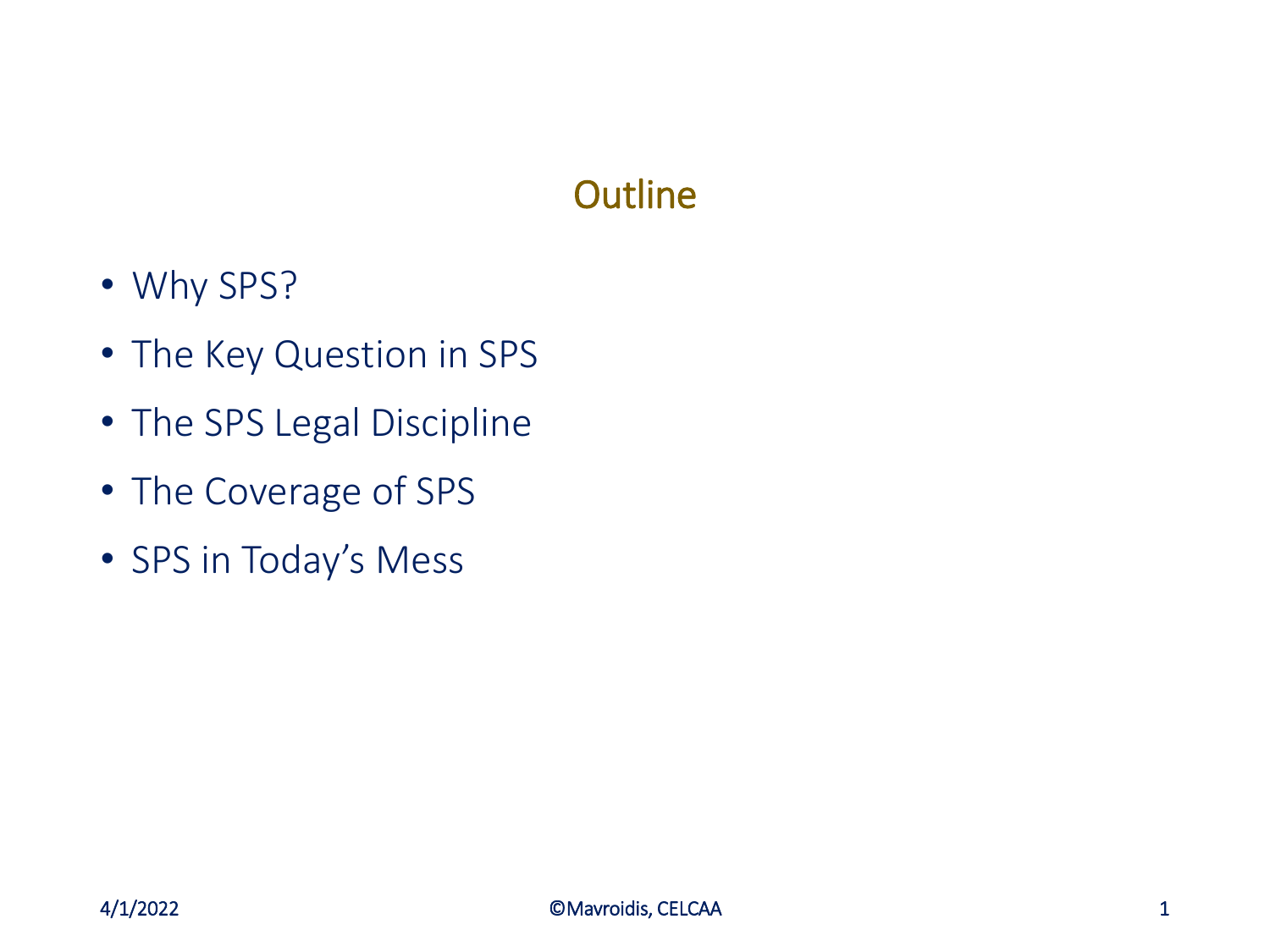# Why SPS?

#### Now that Farm Tariffs are on the Way Out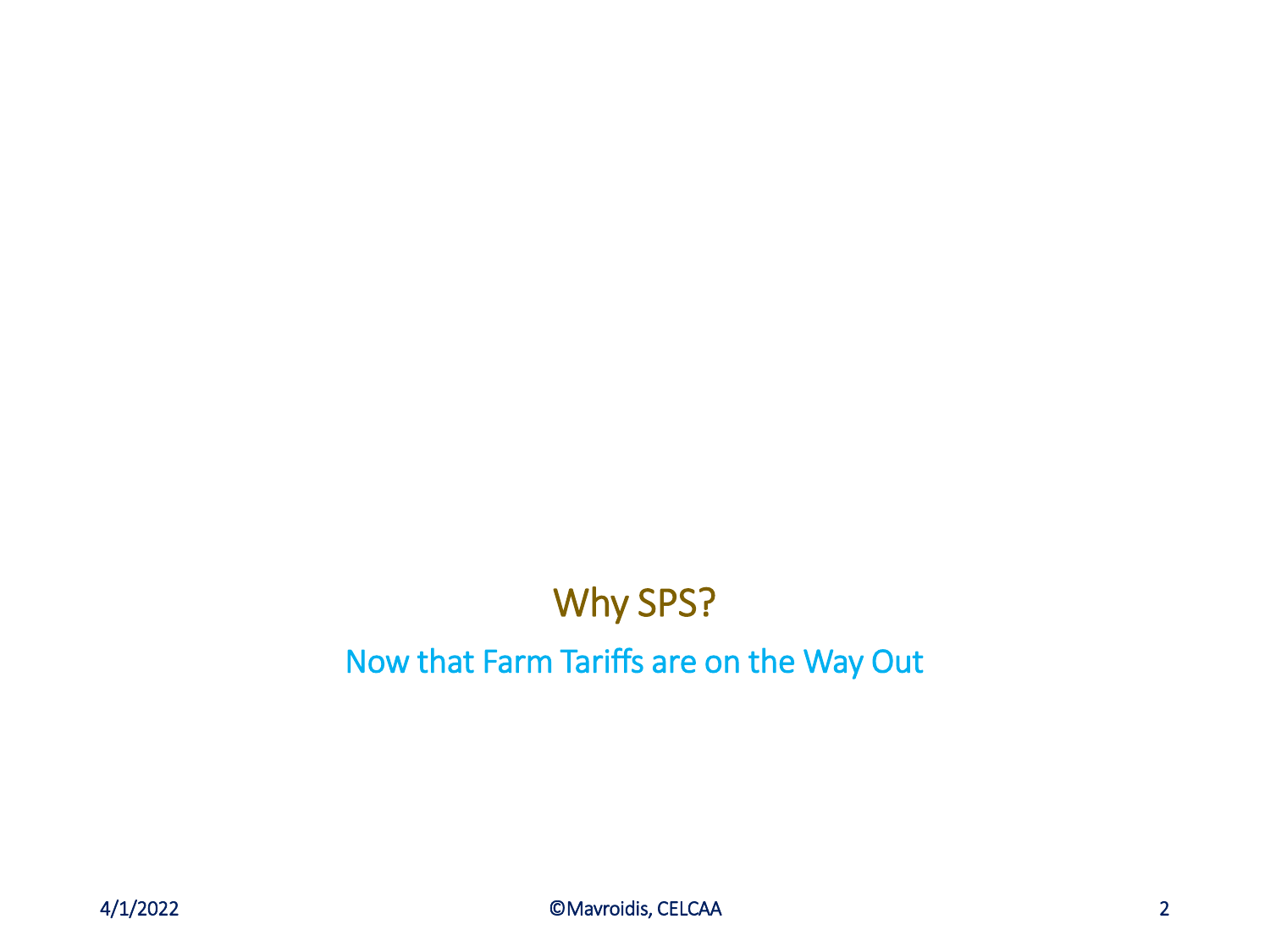### Link to Farm Trade

- XI.2 GATT: left farm trade outside the GATT disciplines
	- Agreement on Agriculture meant to bring farm trade under GATT
	- Main target was the EU CAP (common agricultural policy)
- SPS originally negotiated in the Agriculture Group
	- SPS was insurance policy that tariff protectionism would not be substituted by regulatory protectionism
		- The proxies chosen (and especially **science**) are the insurance policy vs. tendencies to protect domestic producers
	- SPS has strong (but not exclusive) focus on farm trade (foodstuff)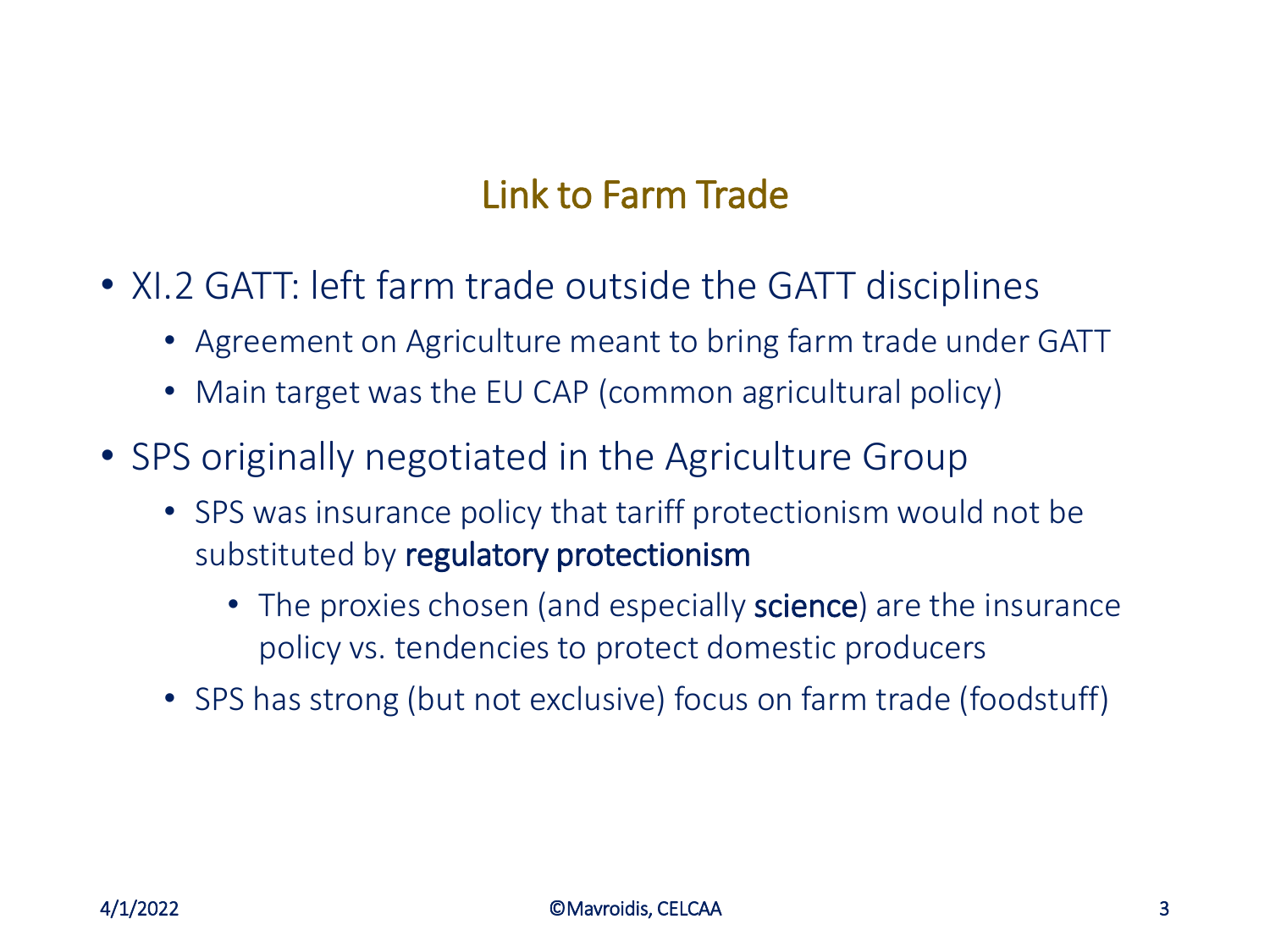The Key Question in SPS Untangling De Facto Discrimination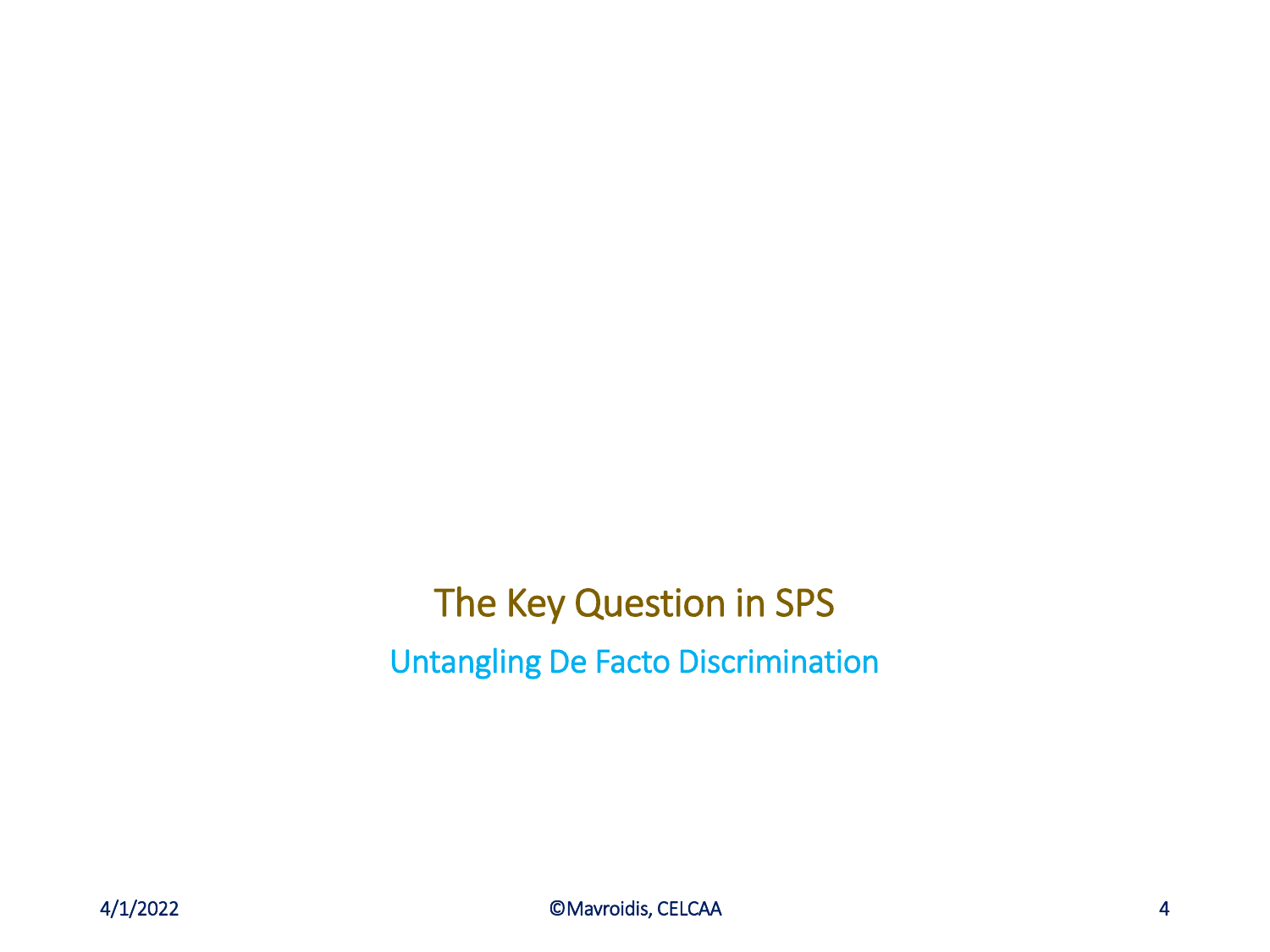### The Key Question in SPS

- How avoid regulatory protectionism
	- In the name of safeguarding a social preference, protect domestic producers from foreign competition
- This is not an easy question to answer
	- Repeatedly courts have failed to develop an intellectually satisfactory test
	- De jure discrimination is like per se in antitrust (a rule)
	- De facto is like rule of reason (a **standard** not a rule)
- The SPS test on paper
	- The most advanced test put together to detect protectionism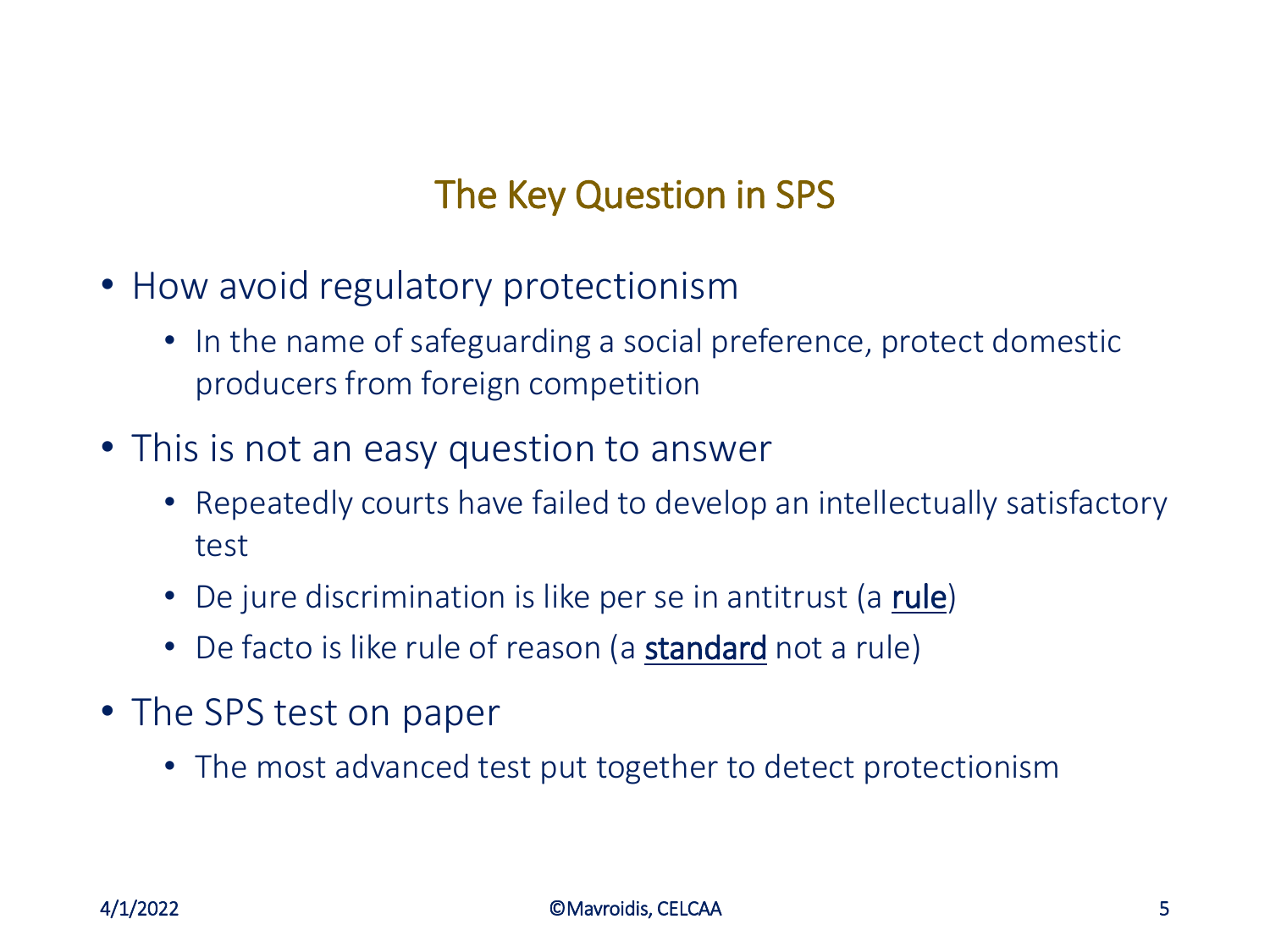### Why is So Difficult?

- An anti-protection legal test cannot be limited to effects
	- Any genuine public health measure will disadvantage some
- There is thus a need to inquire into regulatory intent
	- But inquiry occurs in an asymmetry of information context
	- Incentive of regulator to be non-cooperative (Prisoner's Dilemma)
	- Judge must devise a test to detect intent
	- SPS agreement provides judges with useful proxies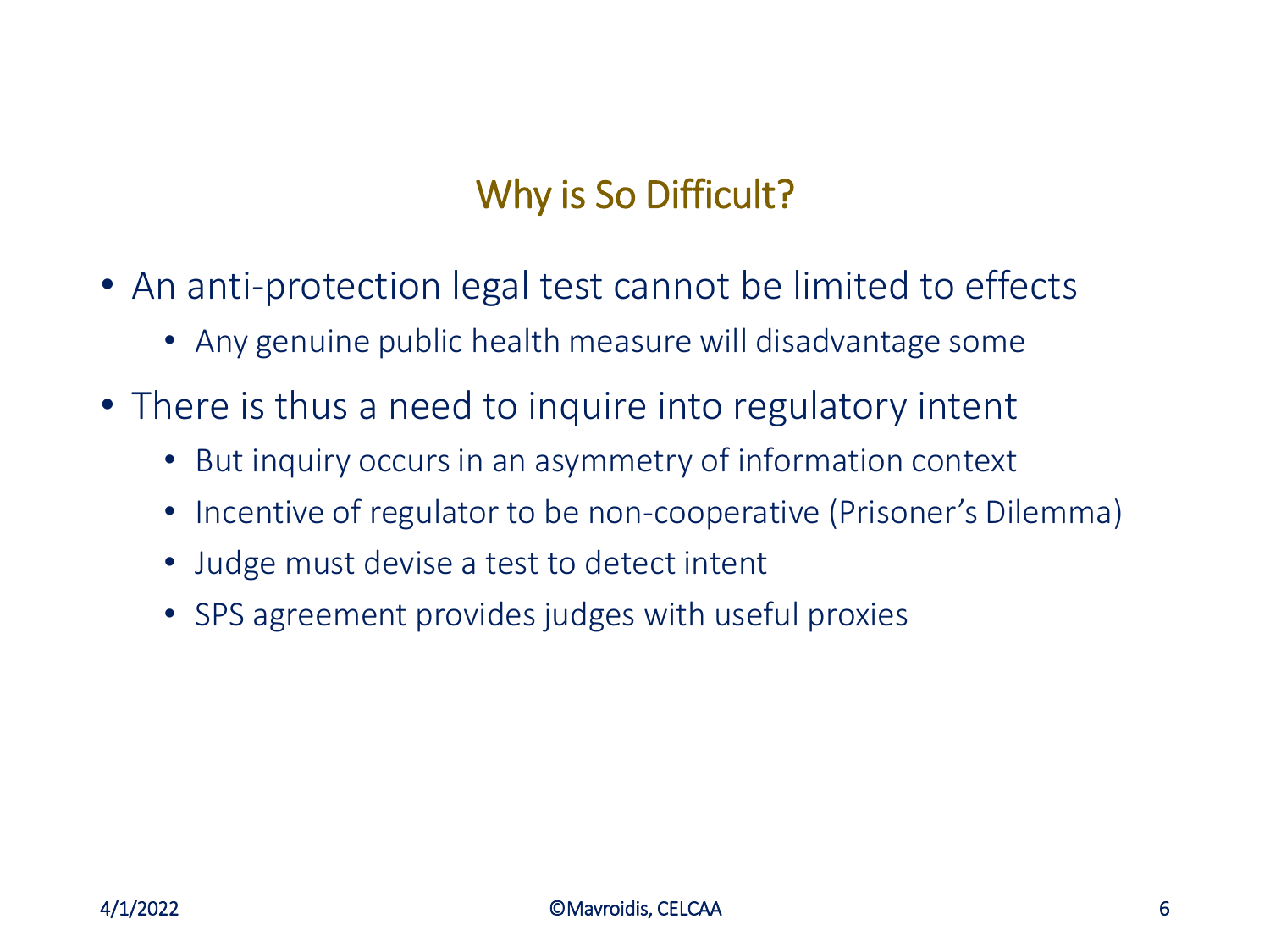### The SPS Legal Discipline The Most Elaborate Ant-Protectionism Test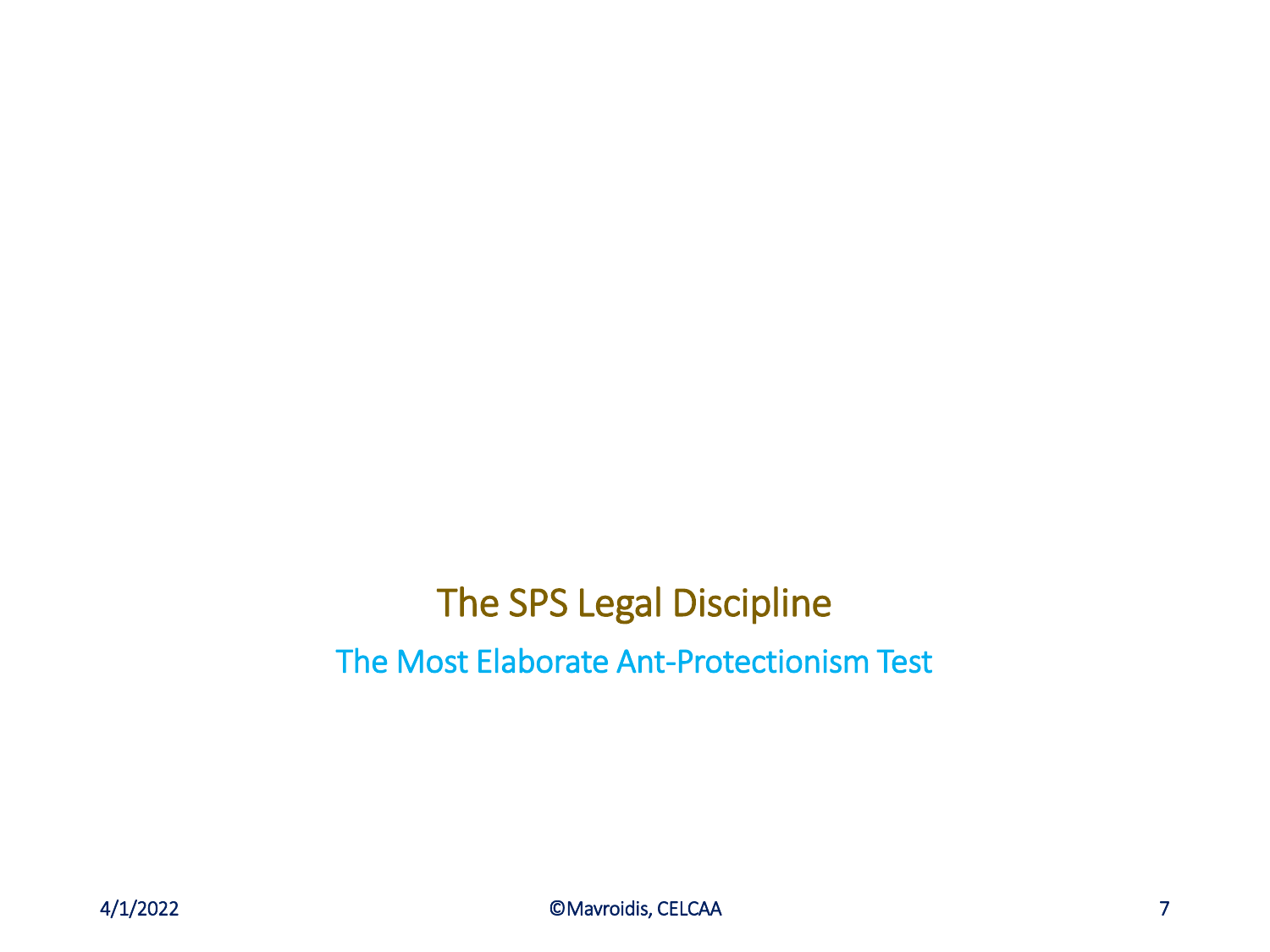### How Stop Regulatory Protectionism?

- SPS measures must be
	- in accordance with/based on international standards
	- If no appropriate standards, exist, then they must be
	- Based on scientific risk assessment
	- Or, if no science exists be adopted on precautionary grounds, and
	- Be consistent, and necessary, and
	- Applied on non-discriminatory basis
	- No distinction between technical regulations and standards: market access is conditional upon conformity with SPS measures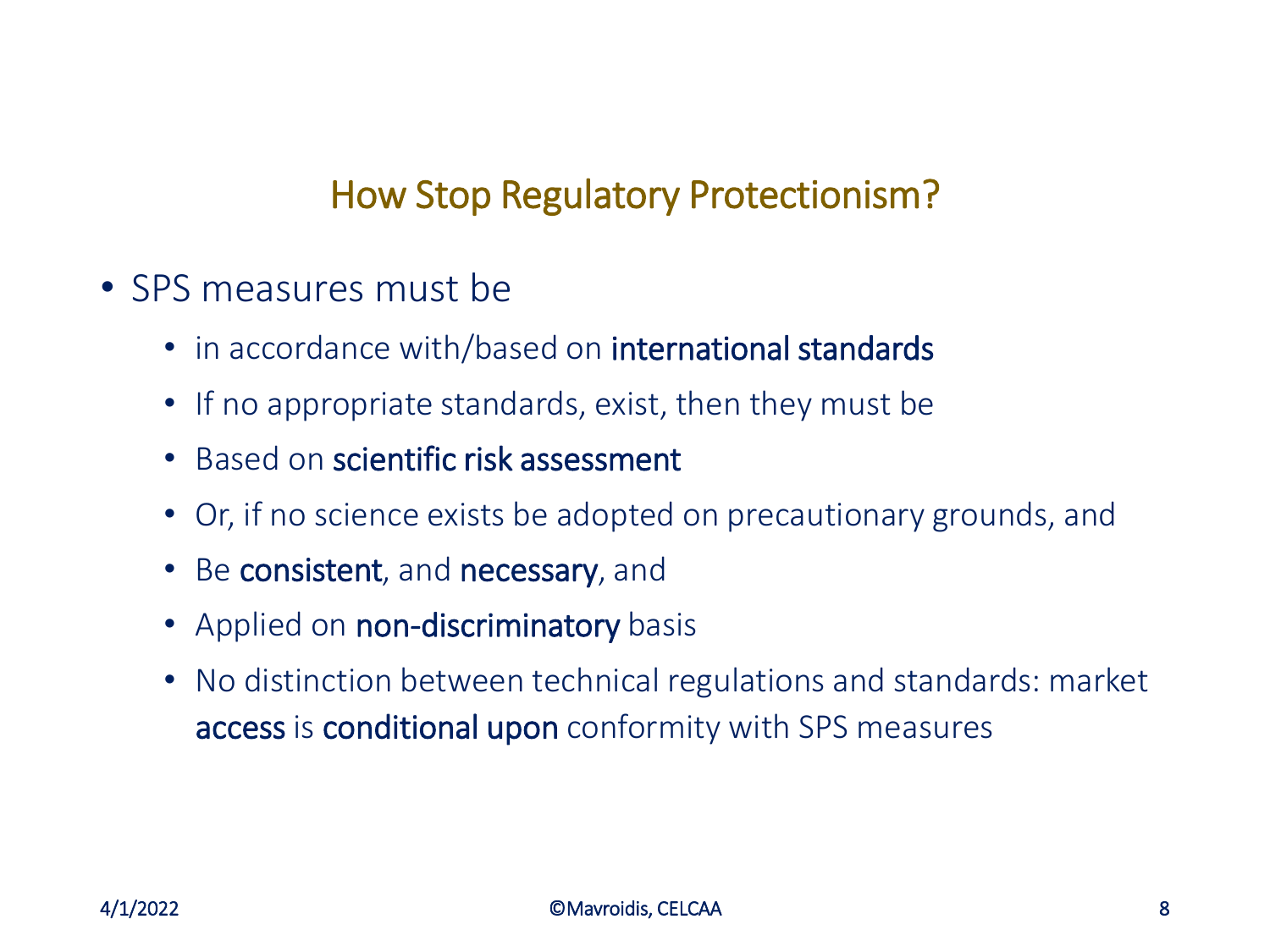## The Coverage of SPS Narrower then What it Seems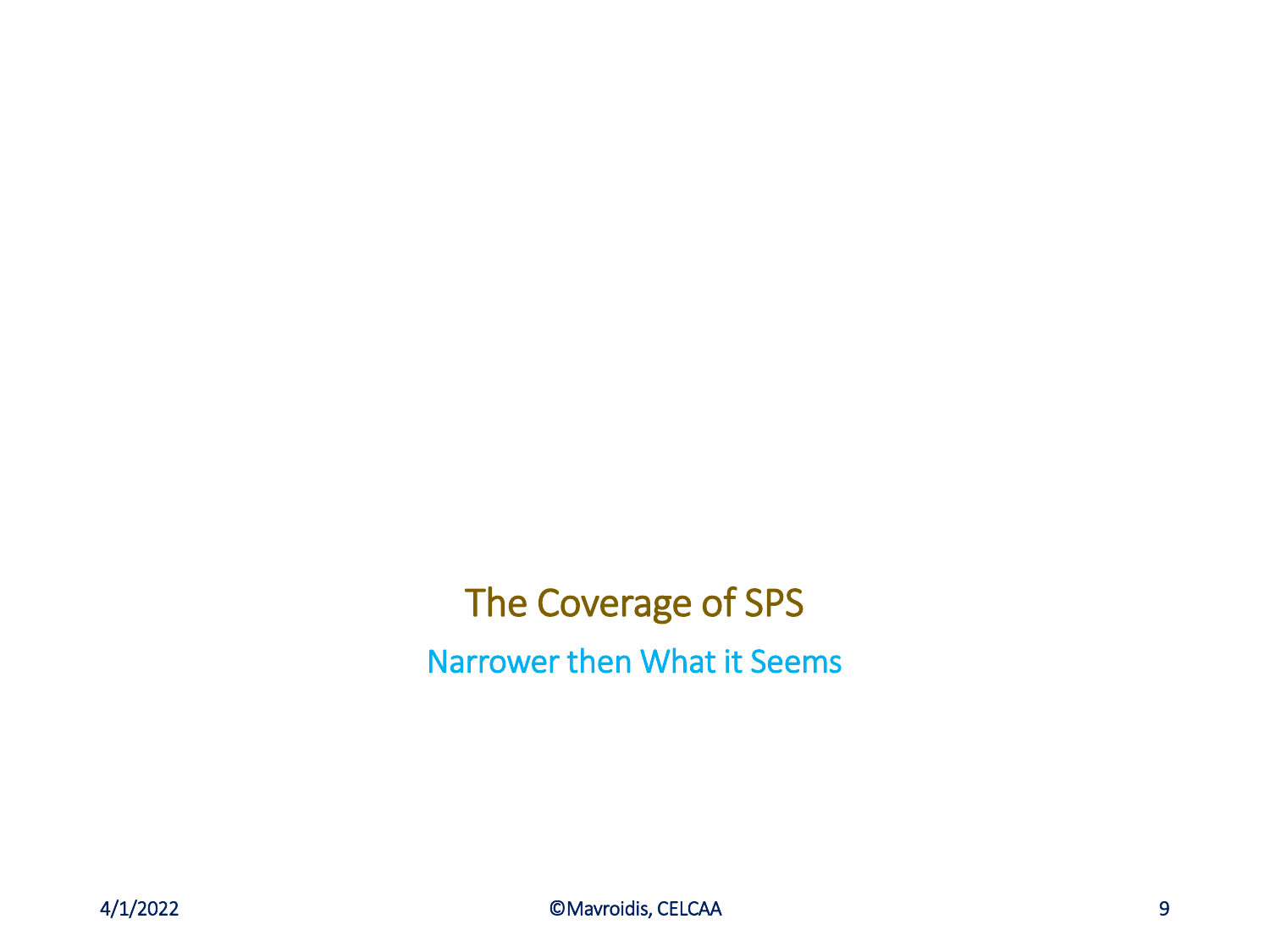#### SPS are Measures Aiming to Protect

- Animal/plant life or health from entry of pests and diseases
	- emerald ash borer, ash trees
- Other damage from entry of pests
	- damage on agricultural land, GMOs
- Human/animal life or health from additives and contaminants
	- hormone-treated beef
- Human life or health from diseases carried by animals/plants
	- avian flu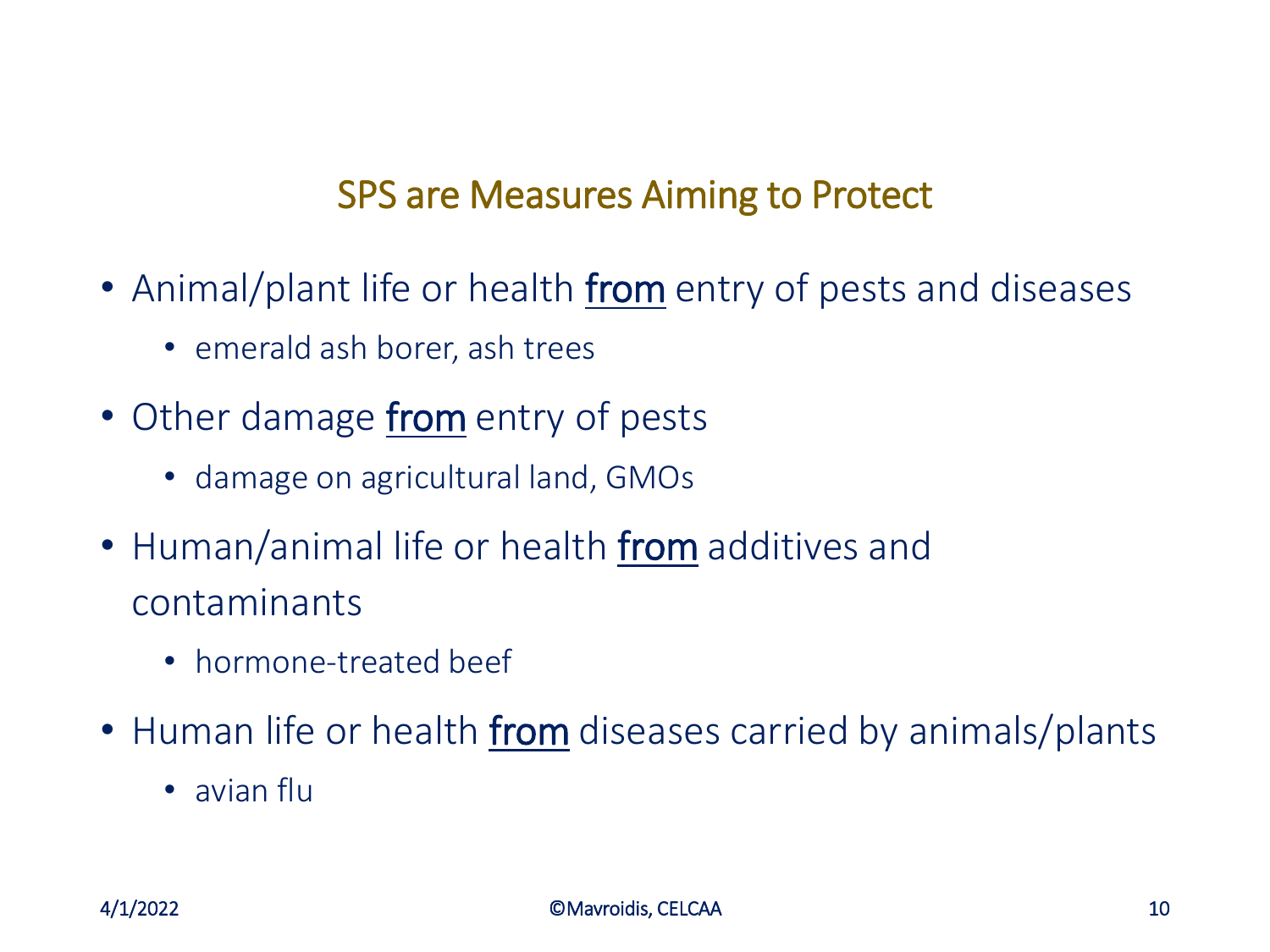SPS in Today's Mess Where Adjudicate?